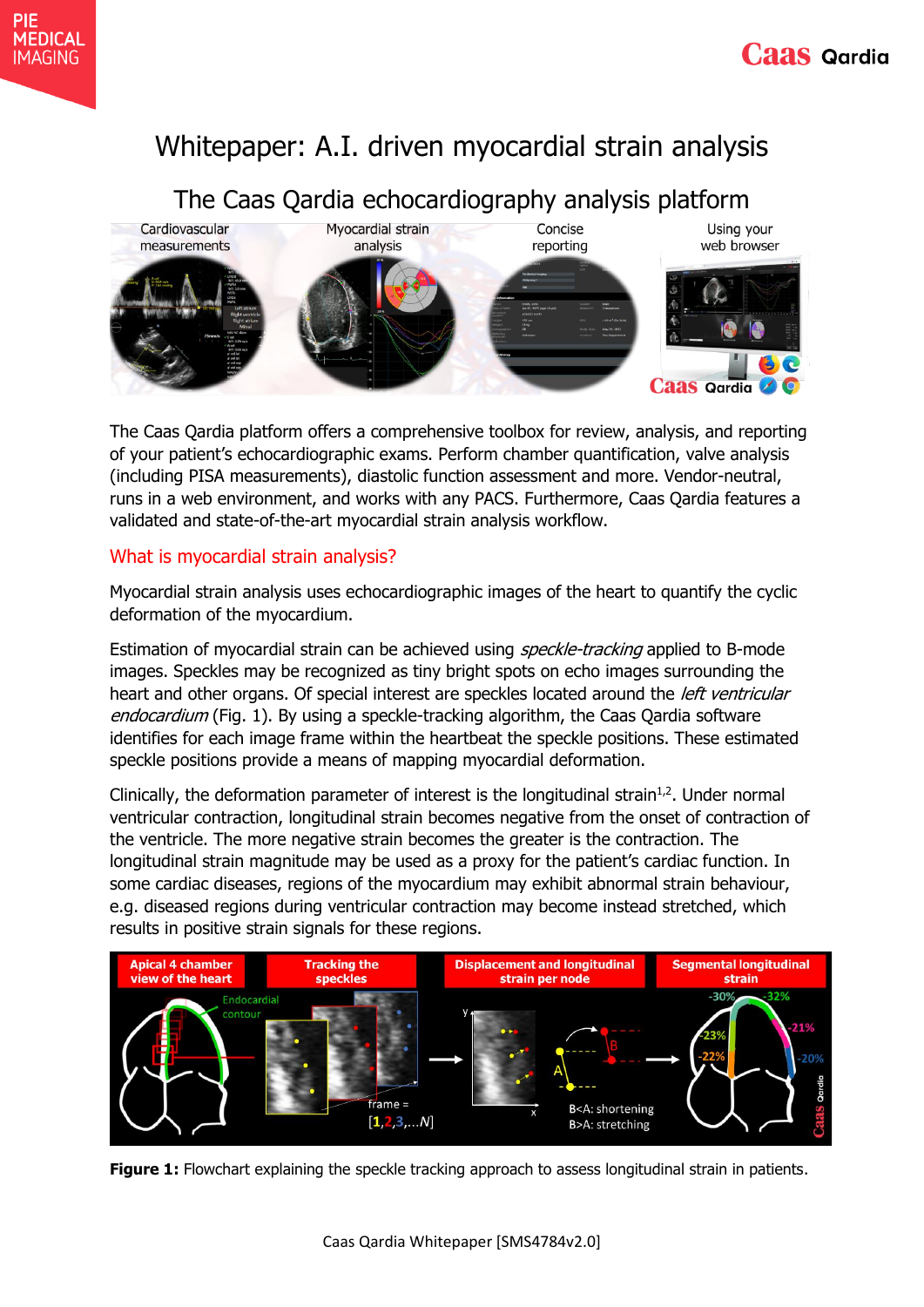Segmental longitudinal strain can be calculated as outlined in Fig 1. Global longitudinal strain (GLS) is derived from the total endocardial line length of the tracked contour (Fig. 1). Its formula reads GLS =  $(L_s - L_{ref})/L_{ref} \cdot 100\%$ , where  $L_{ref}$  represents the contour's reference length, usually defined at the time of end-diastole, and  $L<sub>s</sub>$  is the length at the time of endsystole, peak-systole or at peak strain<sup>3</sup>.

### Myocardial strain analysis supports you in diagnostics and clinical decision-making

The European (EACVI) and American (ASE) echocardiography societies recommend reporting left ventricular myocardial strain analysis alongside ejection fraction in the workup of echo exams<sup>1</sup>. Compared to ejection fraction, the GLS is considered a more sensitive parameter for systolic function and is found to be of added value in a wide range of patient groups.

**Table 1:** Examples of the potential clinical utility of myocardial strain analysis.

| Potential of myocardial strain analysis for clinical scenarios |                                                                                                                                                                                                                                             |
|----------------------------------------------------------------|---------------------------------------------------------------------------------------------------------------------------------------------------------------------------------------------------------------------------------------------|
| Patients receiving cancer<br>therapeutics                      | A 15% relative reduction in GLS from baseline in<br>serial follow-up of patients is used to detect cardiac<br>damage inflicted by the chemotherapy (so-called<br>cancer therapeutics related cardiac dysfunction,<br>$CTRCD$ <sup>4</sup> . |
| Ischaemic heart disease (IHD)<br>patients                      | In patients with acute coronary occlusion, GLS may<br>serve as strong marker for infarct size, as previously<br>validated in IHD patients using cardiac MR <sup>5</sup> .                                                                   |
| Hypertrophic cardiomyopathy<br>(HCM) patients                  | Regional strain information informs about the<br>location of hypertrophy. Furthermore, meta-analysis<br>of over 3,000 subjects showed that abnormal GLS is<br>a strong predictor of adverse outcomes in HCM<br>patients <sup>6</sup> .      |

### Caas Qardia renders myocardial strain analysis straightforward

Caas Qardia's A.I.-driven workflow does not only drastically reduce your analysis time, but also improves the reproducibility of the analysis. The only required user action is selecting the correct echo view. Caas Qardia automatically performs contour segmentation and speckle-tracking. The resulting segmental tracking, strain curves and global strain values are automatically populated in a concise exam report and DICOM Structured Report (Fig. 2). A session state can be saved locally or pushed to your PACS to save and restore previous analyses.

### Key results

- Global longitudinal strain (GLS)
- Segmental peak/end-systolic/peak-systolic- and time-to-peak strains
- Global and segmental strain-time curves
- Major axis lengths
- Additional deformation and motion parameters
	- $\circ$  Wall motion, strain rate, and wall velocity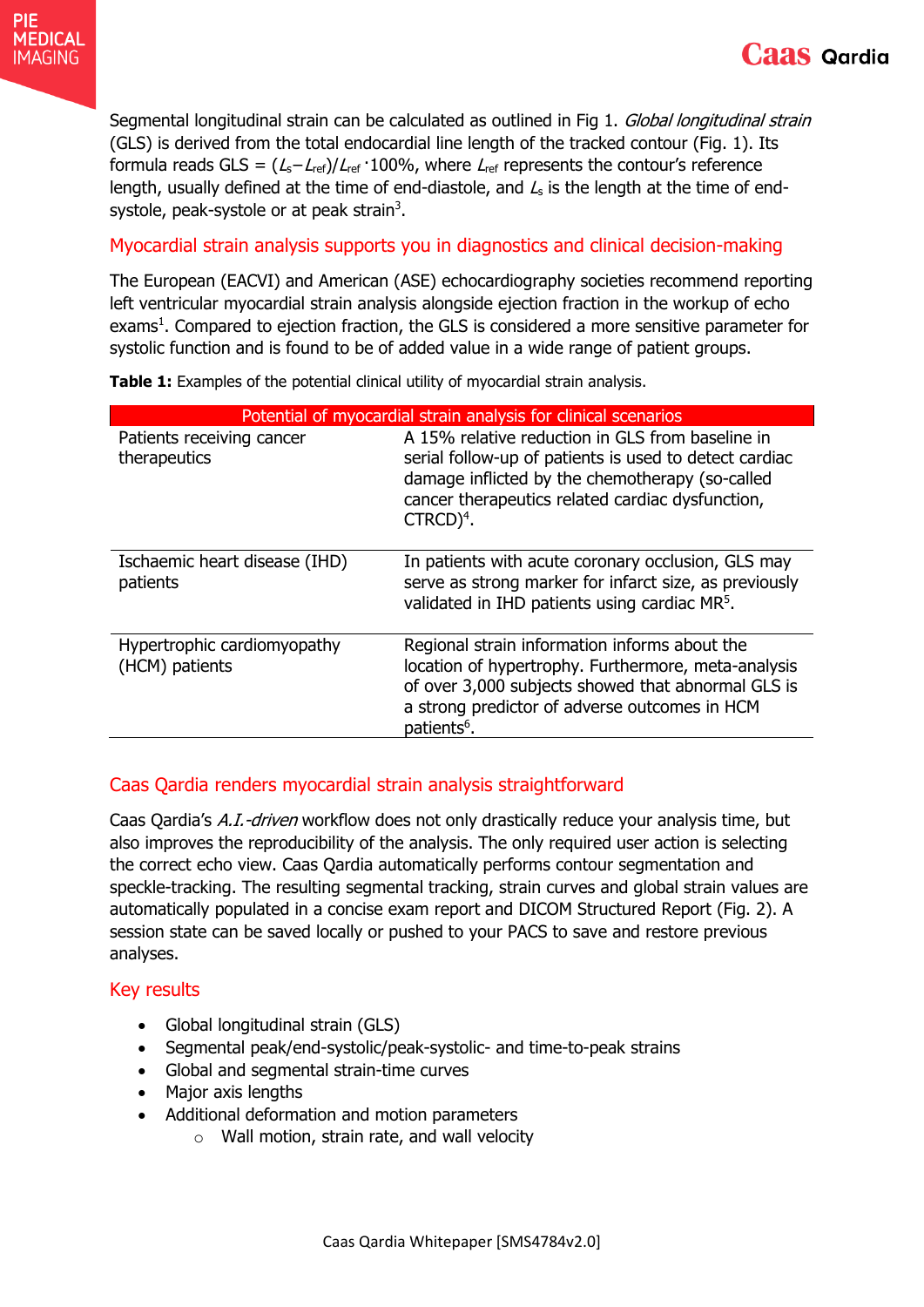## **Caas Qardia**



**Figure 2:** The Caas Qardia strain analysis workflow.

### Quality control in myocardial strain analysis

Correct acquisition of apical echo views is vital to obtain credible strain results. A common problem lies in foreshortening of images during acquisition<sup>7</sup> (Fig. 3). Foreshortening results in an abnormally thick false apex and an apparently shortened left ventricle<sup>7</sup>. Analyzing foreshortened apical images may falsely suggest an increase in strain magnitude, when comparing results to an optimal view from the same patient (Fig. 4).



**Figure 3:** Illustration of foreshortening in 2D echocardiographic imaging of the left ventricle. The imaging plane indicated in blue cuts through the true apex, while the red imaging plane does not.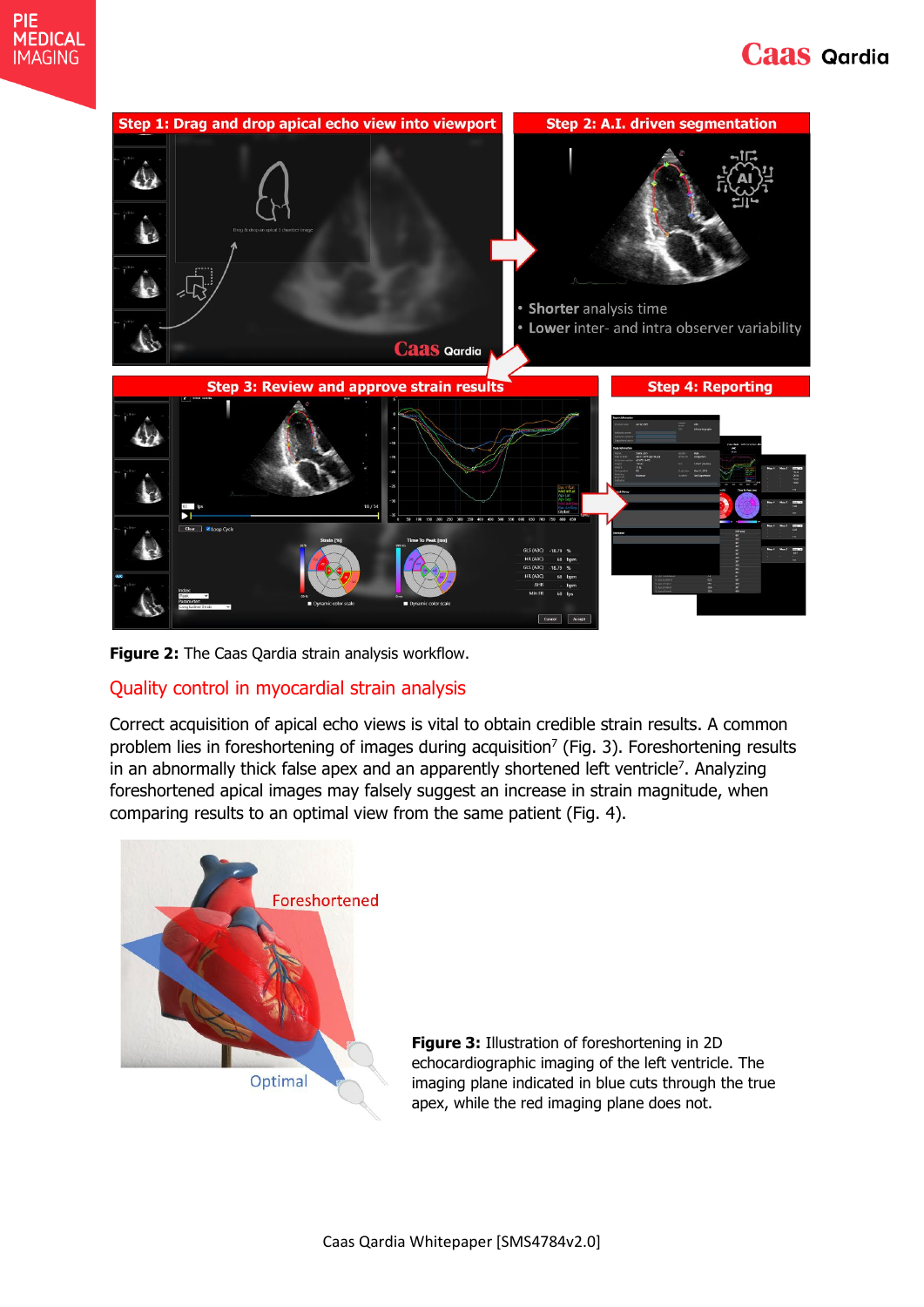



PIE **MEDICAL** 

**IMAGING** 

Caas Qardia reports to the user, as quality control information, the major axis length of the ventricle which is deemed useful for detection of foreshortening<sup>7</sup>. Comparing strain results between individual views obtained in a patient or between patient visits, as rule-of-thumbs, a relative difference in major axis length of no more than 10% should exist.

**Figure 4:** Example on the impact of foreshortening on GLS based on apical 4 chamber views acquired in the same patient on the same day. Top: Optimal apical 4 chamber with GLS of -18.2% with major axis length of 10.9 cm, bottom: Foreshortened apical 4 chamber with GLS of −23.0% with major axis length of 6.7 cm.

### Clinical validation

The Caas Qardia myocardial strain workflow has been independently validated at Cardialysis Core Laboratories against the TomTec 2D CPA strain package (TomTec Imaging Systems GmbH). This comparative evaluation was performed by Dr. Ernest Spitzer and Dr. Claire Ren (in collaboration with Erasmus Medical Center, Rotterdam, Netherlands).

Results have been submitted for publication.

#### **Conclusions**

- Myocardial strain analysis has established its place alongside ejection fraction assessment in the standard transthoracic echocardiography exam workup.
- Caas Qardia allows for fast, reproducible, and reliable myocardial strain analysis, regardless of what vendor echo machine was used to obtain the data.

**Interested in test-driving Caas Qardia using your own data?**

Please contact: [pmi-sales@pie.nl](mailto:pmi-sales@pie.nl) or visit our website: <www.piemedicalimaging.com>